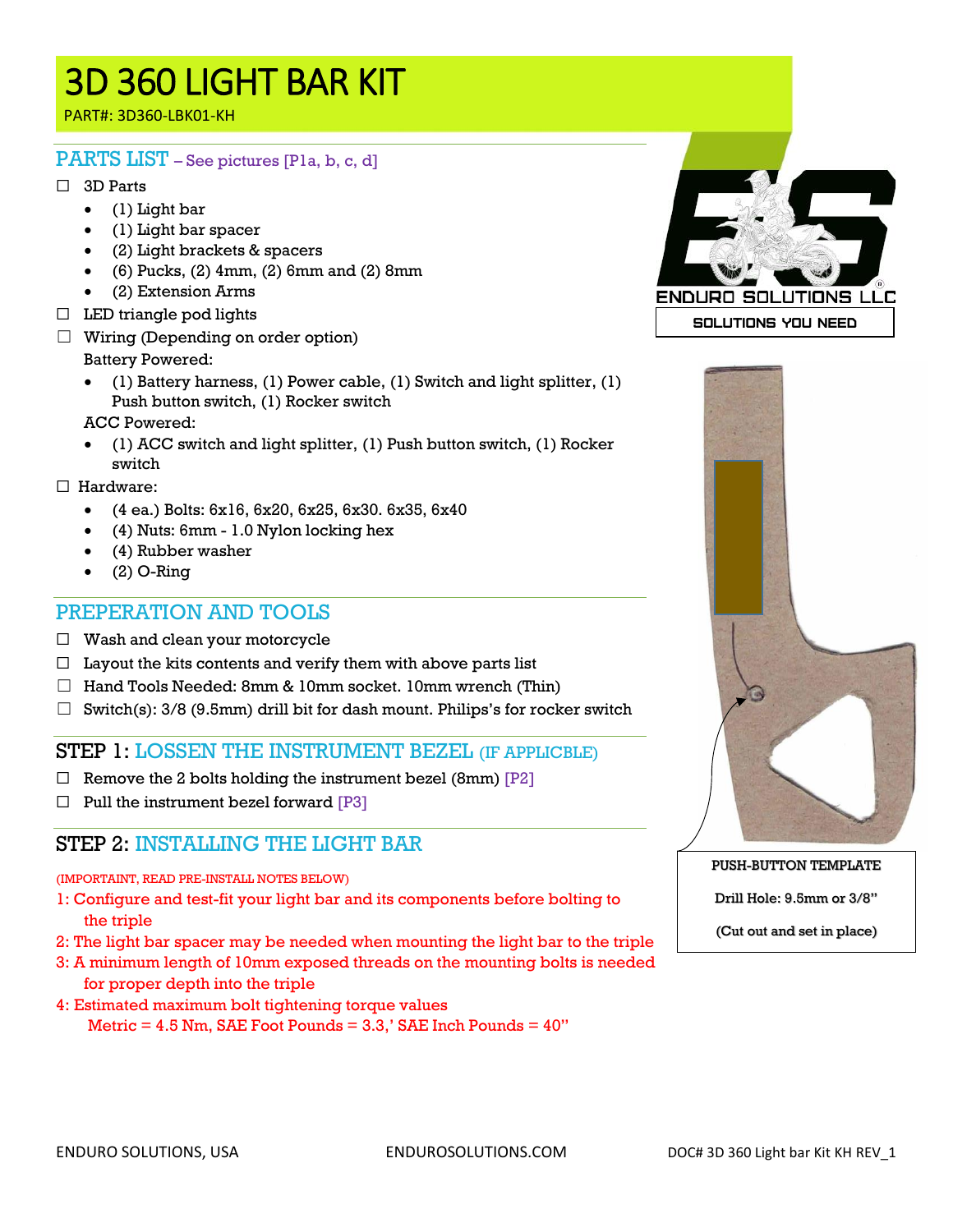PART#: 3D360-LBK01-KH

#### STEP 2 (CONT): INSTALLING THE LIGHT BAR

- $\Box$  Insert the proper size bolt(s) through the light bar ends (read notes above, use the bolts from your test fit)
- $\Box$  Fit the light bar, separate from its other components, between the bezel and the triple clamp. Position correctly [P4]
- $\Box$  Insert the proper size bolt(s) through bezel holes and through the face of the light bar (Read notes above) [P5]
- ☐ Carefully tighten the mounting bolts. *DO NOT OVER TIGHTEN*
- $\Box$  Install the O-rings around the fork tubes and secure them to the light bar posts [P6]
- ☐ Mount the rest of the light bar accessories, Light brackets, and any other pieces. *DO NOT OVER TIGHTEN*

#### STEP 3: INSTALING THE WIRING

#### BATTERY POWER:

 $\Box$  With the seat removed. Route the power cable along the right side of the motorcycle [P7]

- TIP: tape a long zip tie to one end of the power cable and use it as a lead
- $\Box$  One end of the power cable needs to route to the front of head stock between the forks [P8]
- $\Box$  Install the battery harness and connect it to the end of the Power cable, The RED fused lead is connected to the positive to the battery [P9]
- $\Box$  Connect the power splitter to the other end of the Power cable  $[P10]$

#### ACC POWER:

#### (IMPORTAINT, READ NOTES)

- 1: Not all KTM and Husqvarna motorcycles offer ACC power connections. And the connectors can vary
- 2: You may need to identify how many ACC circuits are on your model
- 3: For the 701 and 690 models: ACC-1 and ACC-2 may be tucked behind the wire connector bracket [P11]
	- $ACC-I = switched power, ACC-2 = constant power$
- $\Box$  Locate the motorcycles OEM ACC power connectors and type [P12]
- ☐ Connect the ACC power splitter to the OEM ACC connectors. The RED lead is Positive WARNING: Verify the OEM ACC Positive connector. Damage to the LED lights may occur if polarity is reversed. (Improper polarity damage is not covered under warranty)

#### STEP 4: INSTALING THE LED LIGHT PODS

#### ASSEMBLY:

- $\Box$  See step 2:
- $\Box$  The recessed hex holes in the light bracket are intended for the 6mm nuts
- $\Box$  Route the LED power cables to the Power cable splitter or ACC splitter  $[P13]$

#### LED POWER CONNECTIONS:

 $\Box$  Connect the female end of the LED leads to the Male connectors on the power splitter. [P14]



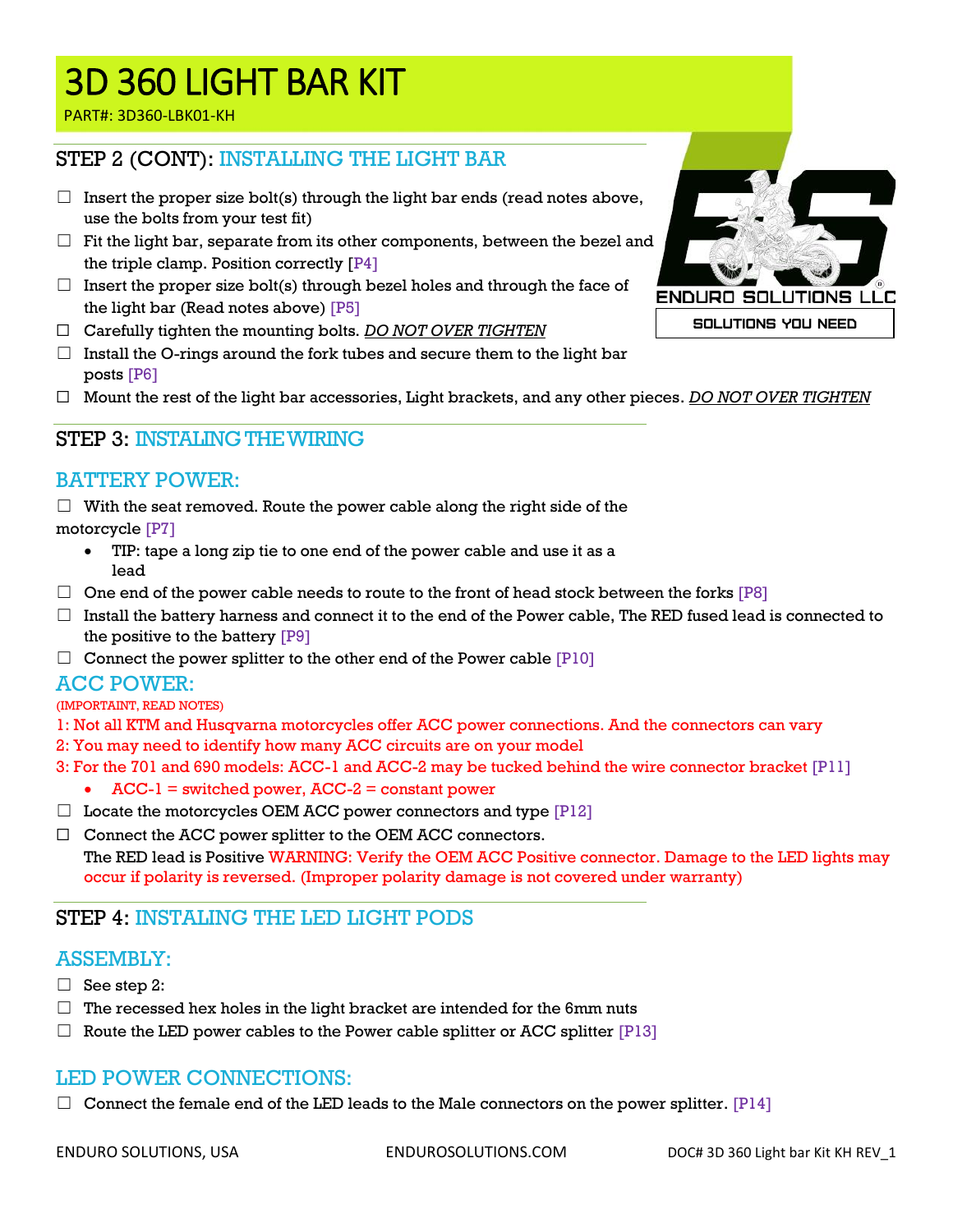PART#: 3D360-LBK01-KH

#### STEP 5: SWITCH INSTALATION

#### HANDEL BAR MOUNT: (ROCKER SWITCH)

- $\Box$  Choose which side of your handlebar to mount the rocker switch  $[PI5]$
- $\Box$  Route the switch lead to the Power cable splitter

### PUSH BUTTON SWITCH: (DASH MOUNT)

- $\Box$  For KTM and Husqvarna motorcycles with the ABS triangle, Use the template on this instruction sheet to position the drill hole. 3/8 (9.5mm) hole [P16]
- $\Box$  Install the push-button switch [P17]

#### POWER CONETION: (ALL)

 $\Box$  Connect the Male end of the switch lead to one of the Female connectors on the power splitter. [P18]

# PICTURES: PARTS MAY VARY 000000 **[P1a] KIT CONTENTS: (3D parts) [P1c] KIT CONTENTS: (Batt Wire) [P1b] KIT CONTENTS: (Hardware)**  $\overline{\mathbb{L}}$ **[P1d] KIT CONTENTS: (ACC Wire) [P3] PULL THE BEZEL FORWARD[P2] REMOVE OEM BOLTS**

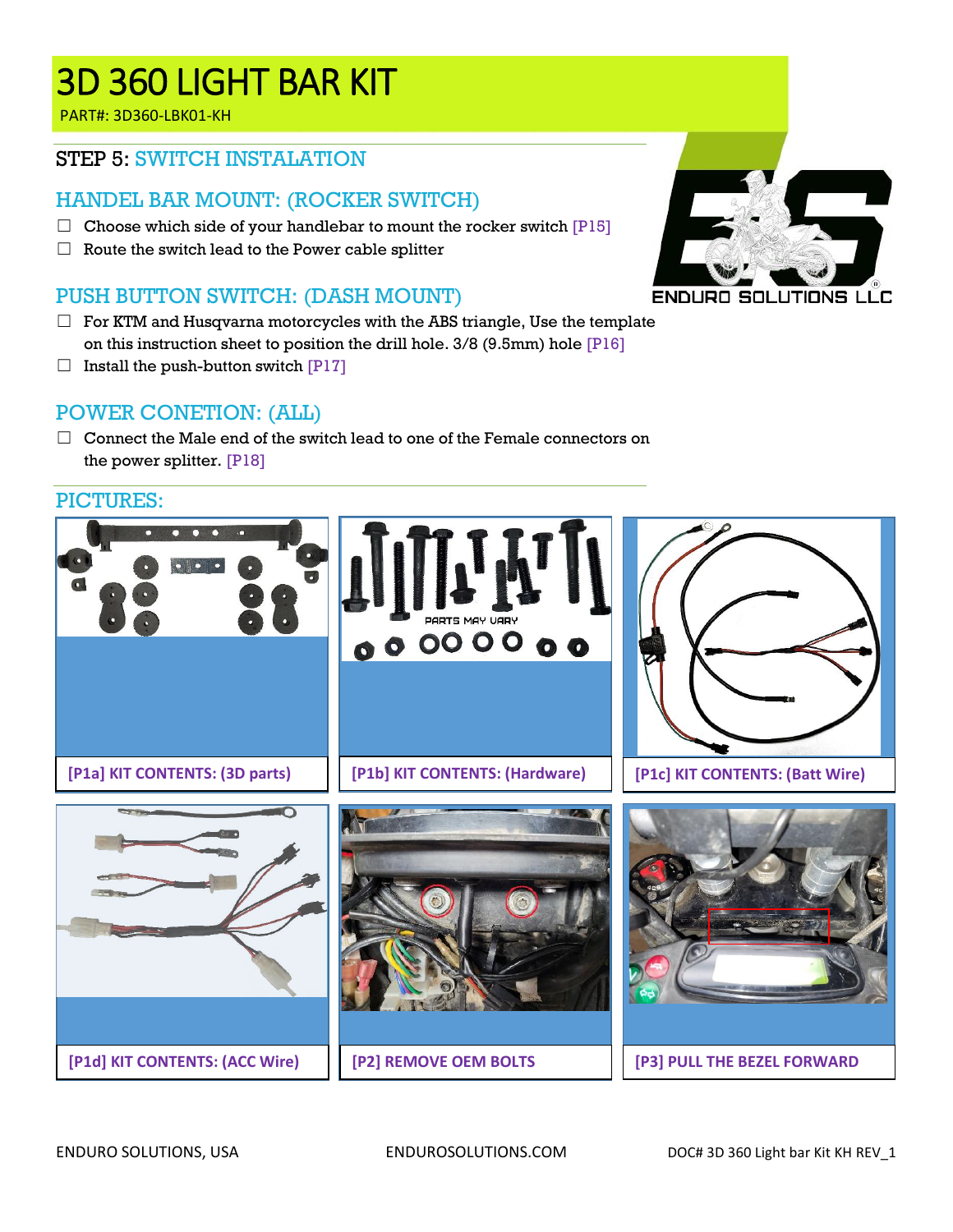PART#: 3D360-LBK01-KH

#### PICTURES: (CONT)



**[P4] INSERT THE LIGHT BAR /Spacer [P5] INSERT MOUNTING BOLTS** *POSTS DOWN AND ENDS BACK*





SOLUTIONS YOU NEED



**[P6] INSTALL THE O-RINGS**

*ROUTE FROM THE BATTERY TO THE UPPER TRIPPLE CLAMPS.*

*CHECK FOR BINDS AND PINCHING OF THE POWER CABLE. ZIP TIE IN PLACE.*



**[P7] ROUTING THE POWER CABLE [P8] UPPER END OF POWER CABLE**



**[P9] INSTALL BATTERY HARNESS**





**[P10] CONNECTIONS [P11] 690 / 701 ACC CONNECTORS**